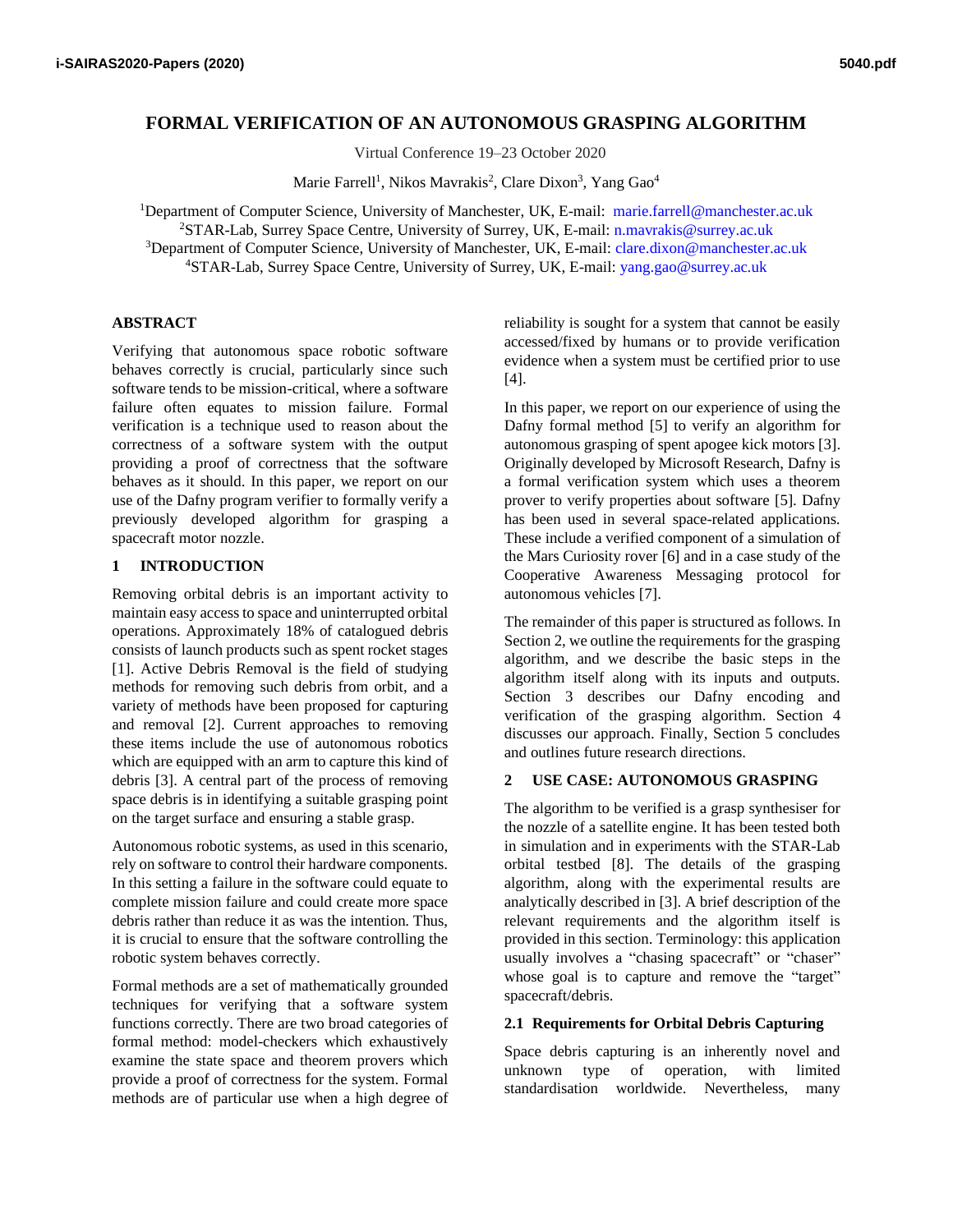

*Figure 1 Execution of the grasping algorithm from point cloud to the selected grasp for a real robot setup.*

engineering challenges have been defined and must be taken into consideration in every proposed solution:

- The target state and properties must be known in advance, or otherwise identified. Examples of identifiable properties include the target's pose, angular rate, and dynamic parameters.
- In the case where a pre-determined capture point exists, the chasing spacecraft must identify it. If such capture point does not exist, the spacecraft must *synthesize* and identify a grasping point based on the calculated target properties.
- The contact on the target must be executed in a compliant way, so that the target is not pushed away, and the spacecraft's base remains relatively undisturbed.
- The chasing spacecraft must implement a series of controllers for all capturing phases (rendezvous, proximity, contact, postcontact), and have the capability of switching between them.

In this paper, we draw inspiration from the second challenge and define the basic set of requirements to be verified as shown in Tab. 1. As our method in [3] already outputs a set of grasping points on a nozzle surface, we wish to verify its three most important properties, i.e. that the final grasp exists out of the group of returned ones, that it satisfies the reachability criteria defined in [3], and that if no suitable grasp is found then no grasp is chosen. Various subrequirements related to the Dafny model are also verified and will be outlined in Section 3.

*Table 1 Basic requirements for grasping algorithm.*

| ID             | <b>Description</b>                                                     |
|----------------|------------------------------------------------------------------------|
| R1             | The chosen grasp shall be optimal based on<br>predefined criteria.     |
| R <sub>2</sub> | The optimal grasp shall be chosen from the<br>list of computed grasps. |
| R <sub>3</sub> | If there are no valid grasps computed, then<br>none shall be chosen.   |

# **2.2 The Grasping Algorithm**

Fig. 1 illustrates the intermediate steps of the grasping algorithm which is implemented in Python. At first, a point cloud of the target nozzle is acquired. To make further processing faster, the point cloud is downsampled through voxelisation. A geometric filter is applied to filter out noise and points without many neighbours. The surface is then characterized, according to its smoothness, by calculating the Zero Moment Shift (ZMS) vector for every point. The ZMS is a metric for the distance of each point to the average of its local neighbourhood [9].

Then, we form a 4D feature vector for every point, composed of its 3D coordinates and the vector norm of its ZMS. The vectors are used as input to a clustering algorithm that separates the nozzle surface into graspable patches. To turn the patches into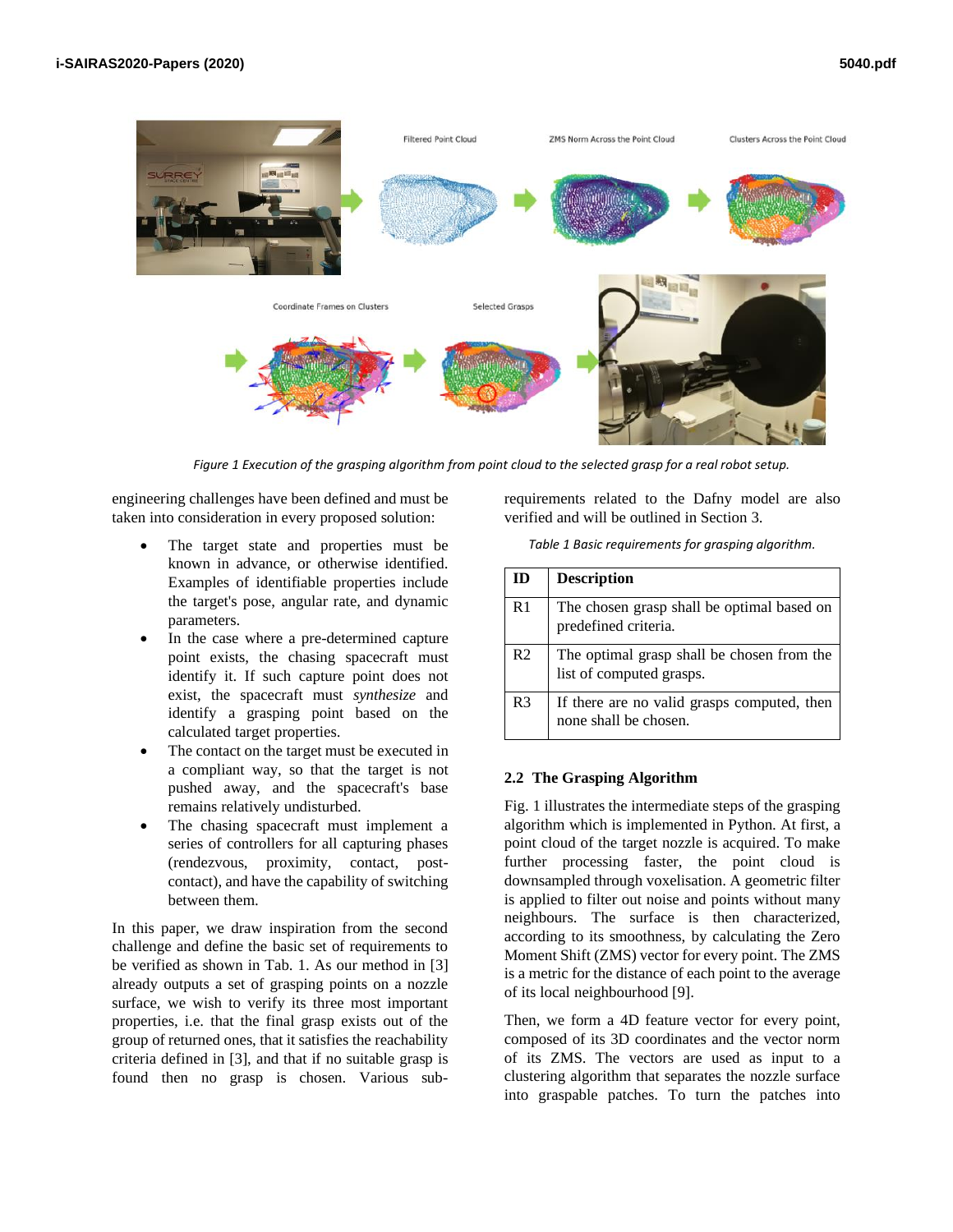grasping poses (called "grasps"), Principal Component Analysis (PCA) is applied to each patch to extract a 3D coordinate frame for the gripper pad to be placed on. As some grasps may not be reachable, the grasps are evaluated according to pre-defined reachability criteria, and the best grasping pose is selected [3]. This corresponds to the grasp whose area score is above a certain threshold and has the smallest angle score.

In order to verify the algorithm, we first translate these intermediate steps into pseudocode description. The pseudocode decomposes the functionality of the algorithm into modules with pre-defined inputs and outputs. This helps us to design pre- and postconditions both for each module and the algorithm, facilitating the verification of numerous properties. The pseudocode is given in Algorithm 1.

The grasp generation process is explained as follows:

**Line 2:** The *removeDepth* function gets as input a pointcloud *p* and a depth threshold *t*. It removes any points whose distance from the camera is greater than the threshold, *t*. It returns a thresholded point cloud *pr*.

**Line 3:** The *downSample* function gets as input the thresholded point cloud  $p_r$  and a voxel size  $v$ . It splits the point cloud into 3D geometric voxels and averages the points in each voxel. The result is a downsampled point cloud *pd*.

**Line 4:** The *filter* function gets as input the downsampled point cloud *pd*, a filtering radius *rf*, and an integer  $n_p$ . It removes the points that have less than *n<sup>p</sup>* neighbouring points within a radius of *rf*. The result is a filtered point cloud *pf*.

**Line 5:** The *calculateZMS* function gets as input the filtered point cloud  $p_f$  and a radius  $r_b$ . It calculates the 3D vector and  $L_2$  norm for each point in the cloud, around a neighbourhood defined by  $r<sub>b</sub>$  (i.e. the Euclidean distance of the point to the mean of its neighbourhood). The result is a vector of norms *Lz*.

**Line 6:** The *formClusterInput* function gets as input the filtered point cloud  $p_f$  and the vector of norms  $L_z$ . It returns a concatenated feature array *x<sup>p</sup>* composed of the 3D coordinates of each point and the corresponding ZMS norm.

**Line 7:** The *clustering* function gets as input the feature array  $x_p$  and the number of clusters  $n_c$ . It clusters the point cloud in graspable patches, according to their local geometry and surface smoothness. The result is a set of *clusters*.

```
Data:
  p: original point cloud
  p_r: thresholded point cloud
  p_f: filtered point cloud
  L_z: L2 norm vector of ZMS on each point
  x_p: Input matrix for clustering
  t: point depth threshold
  v: voxel size
  p_d: downsampled point cloud
  r_f: filtering radius
  n_p: max number of points within the filtering
  radius
  r_h: radius for ZMS calculation
  n_c: number of clusters
  clusters: list of clusters
  grasps list of grasping points
  dmax: max reachability limit
  dmin: min reachability limit
  ga: gripper pad area
  \theta: limit angle
  Result: A grasping pose gp, corresponding
            to the optimal grasp
1 begin
      p_r \leftarrow removeDepth(p,t);\bf{2}p_d \leftarrow downSample(p_r, v);
\overline{\mathbf{3}}\ddot{\phantom{a}}p_f \leftarrow filter(p_d, n_p, r_f);L_z \leftarrow calculateZMS(p_f, r_b);5
      x_p \leftarrow formClusterInput(L_z, p_f);6\phantom{1}6clusters \leftarrow clustering(x_p, n_c);\pmb{7}8
      grass \leftarrow PCA(clusters);9
      gp \leftarrowgetOptimalGrasp (graphs, dmax, dmin, ga, \theta);
```

```
return gp
10
```
### 11 end

*Algorithm 1 An outline of the steps used in the grasping algorithm.*

**Line 8:** The *PCA* function gets as input the set of *clusters*. It applies Principal Component Analysis on the clusters to extract a 3D coordinate frame for each patch. The result is a set of grasping poses, *grasps*.

**Line 9:** The *getOptimalGrasp* function gets as input the set of *grasps*, an upper and lower depth limit, *dmax* and *dmin*, a number, *ga,* representing a threshold area value, and a limit angle *θ*. It selects as optimal the grasp that has: distance from the robot between *dmax* and *dmin*, cluster area greater than *ga*, and yaw angle between  $-\theta$  and  $\theta$ . The result is the final optimal grasp *gp*. If more than one grasp satisfies the reachability criteria, one is selected at random. If no grasps are generated or none satisfy the criteria then no grasp is returned.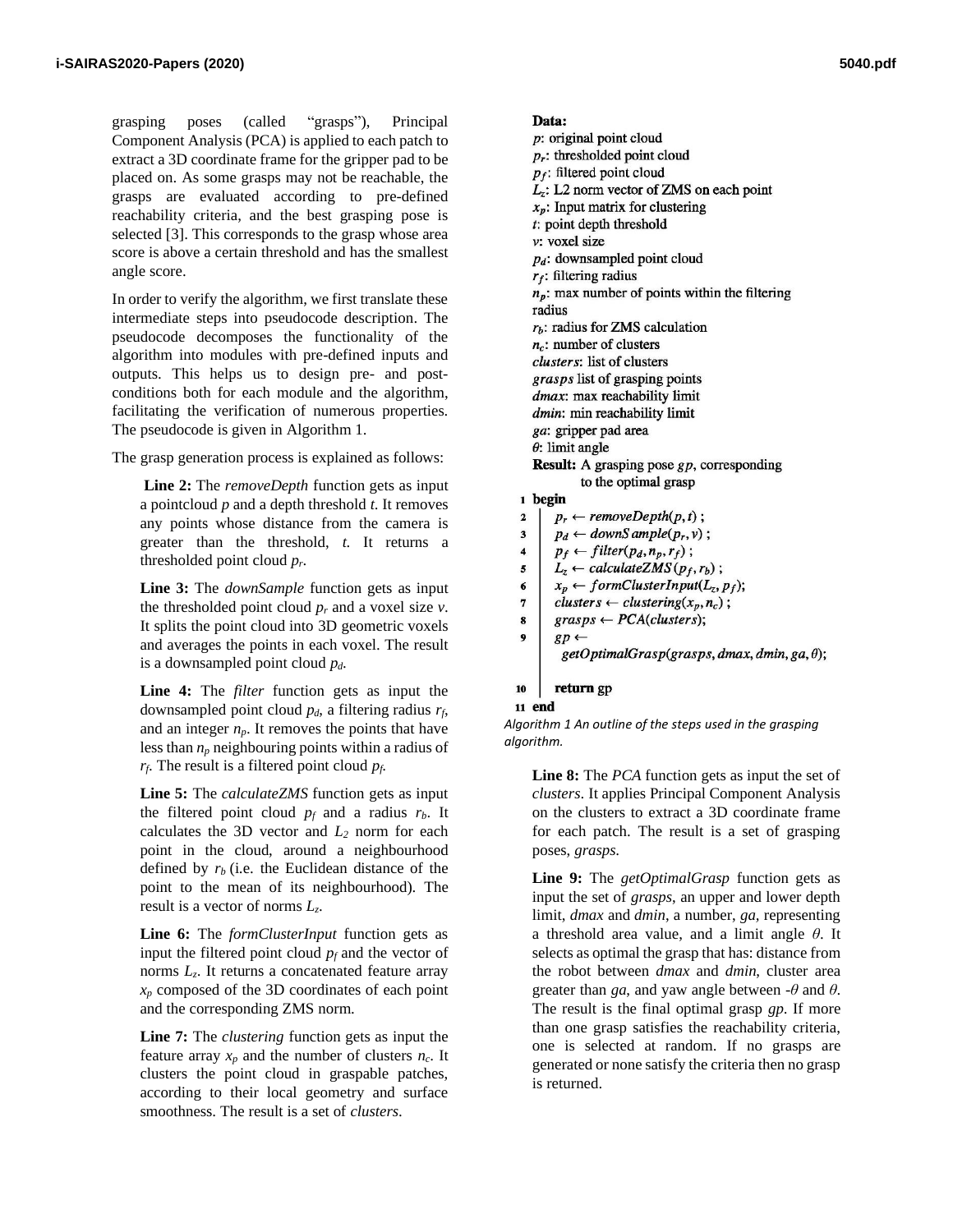These are the basic steps in the grasping algorithm. In the next section, we describe how we construct a corresponding Dafny encoding of this algorithm and verify the requirements.

# **3 VERIFICATION WITH DAFNY**

Dafny is a formal verification system that is used in the static verification of functional program correctness. Users provide specification constructs e.g. pre-/post-conditions, loop invariants and variants [5]. Programs are translated into the Boogie intermediate verification language [10] and then the Z3 automated theorem prover discharges the associated proof obligations [11] that were generated<sup>1</sup>. The basic paradigm in formal verification is to demonstrate that, if the program is executed in a state which satisfies its pre-condition(s) then it will terminate in a state which satisfies its postcondition(s).

The basic structure of a method in Dafny is outlined in Fig. 2. Here, the **requires** keyword on line 2 is used to indicate the pre-condition for the method, the modifies keyword on line 3 specifies which of the input variables the method is allowed to modify and the ensures keyword on line 4 accounts for the method's post-condition. The user specifies the loop **invariant** on line 7 which is used by the underlying SMT solver to prove that the post-condition (line 4) is preserved and the decreases clause on line 8 corresponds to a loop variant for proving loop termination.

```
method myMethod(x: int) returns (y: int)
       requires ...<br>modifies ...
 \mathbf 23
       ensures ...
 \overline{4}\overline{\mathbf{5}}6
           while (i<x) //this is a comment
           invariant ...
 \overline{\phantom{a}}decreases ...
 \bf{8}\overline{9}{\bf 10}. . .
11\mathbf{I}12
```
*Figure 2 The basic structure of a method with specification constructs in Dafny.*

### **3.1 Our Approach**

For the grasping algorithm as outlined in Section 2, we devised a formal model of the grasp planning algorithm in Dafny including the definition of two particular methods. One which captures the functionality of Algorithm 1 and another which specifically focuses on selecting the optimal grasp.

We also had to model a series of helper functions since the Python implementation of the grasping algorithm uses library functions which are not available in Dafny. For the purposes of verification, we specify pre-/post-conditions for each of these methods.

We specifically focus on verifying that the chosen grasp is valid, correct, and optimal with respect to the defined criteria [3]. We also verify that the helper functions behave as expected, as well as the usual suite of standard program correctness properties (e.g. loop termination, etc.).

We encoded our basic types using tuples in Dafny as shown in Fig. 3. In particular, a **Point** is a tuple with three real number elements (lines 1-2). A **Grasp** (lines 3-5) has seven real number elements. The first 3 elements  $(x, y, z)$  encode the distance of the grasp coordinate frame from the camera coordinate frame (which are known after calibration). The last 4 elements (qx, qy, qz, qw) are a quaternion, and they encode the orientation of the grasp frame with respect to the camera frame. Finally, a Score has three real number elements. The first is an area score (this will be *1.0* if the calculated area is above the area threshold, *0.0* otherwise), the second is an angle score which is the score for the cluster and finally the index stores the index in the sequence of calculated grasps which

```
datatype Point =<br>Point (x: real, y: real, z: real)
\mathbf{1}\overline{2}\overline{\mathbf{3}}datatype Grasp =
\overline{A}Grasp(x: real, y: real, z: real, qx: real,
\overline{5}qy: real, qz: real, qw: real)
     datatype Score =
6\phantom{1}6Score(areaScore: real, angleScore: real,
\overline{7}index: int)
```
*Figure 3 The basic datatypes for storing points, grasps and scores in our Dafny model.*

corresponds to this score.

### **3.2 Modelling Algorithm 1**

The method presented in Fig. 4 accounts for the main functionality of the grasp planning algorithm. This corresponds to Algorithm 1 as outlined earlier. In particular:

**Lines 1-3:** This method takes a point cloud, p, as input, it outputs the generated sequence of grasps, the optimalgrasp and a boolean flag

<sup>&</sup>lt;sup>1</sup> A proof obligation is a theorem describing a

property that must be proven for the software system to be formally verified.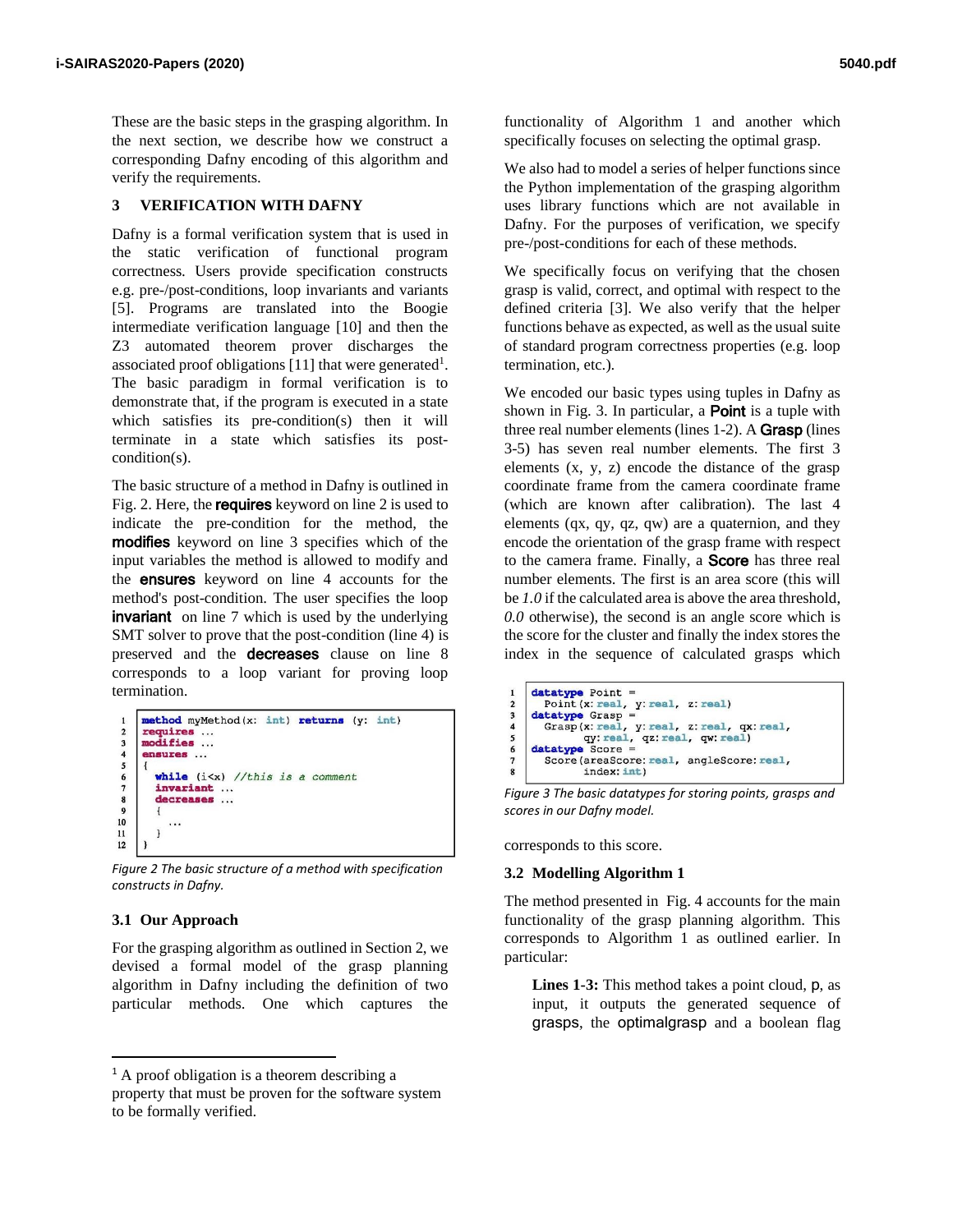method graspplanner (p: array<Point>)<br>returns (grasps: seq<Grasp>, optimalgrasp: Grasp, nograsp: bool) requires  $p.length > 0;$ <br>modifies  $p$ : p; moduries  $p_1$ <br>  $\land$  grasps $|00 \Rightarrow \exists i \cdot 0 \le i \le |$ grasps $| \land$  grasps $[i] =$  optimalgrasp<br>  $\land$  angrasp = false;<br>  $\land$  nograsp = true; 10<br>11<br>12<br>13<br>14<br>15<br>16<br>17<br>18<br>19 var  $t = 1.0$ ; //threshold<br>var  $v = 0.03$  as real; //voxel size<br>var  $p = 16$ ; //number of neighbouring points<br>var  $rf = 0.05$  as real; //filtering radius<br>var  $r = 0.5$  as real; //ball radius<br>var  $a = 3.0$  as real; //scaling para var nc = 30; //number of clusters.<br>
var dmin = 0.05 as real; //min cluster depth<br>
var dmin = 0.05 as real; //min cluster depth<br>
var ga = 0.0011266 as real; //max cluster depth<br>
var ga = 0.0011266 as real;  $\begin{array}{c} 20 \\ 21 \\ 22 \end{array}$  $\frac{1}{\sqrt{gripper}}$  pad area<br>var thetamin, thetamax = -30, 30; //edge angle limits 23<br>24<br>25<br>25 **var** pcopy =  $\frac{p}{2}$ ; //copy of  $p$ <br>nograsp = **false**;  $\begin{array}{l} {\tt pcopy} \coloneqq {\tt removeDepth}({\tt pcopy},t);\\ // {\tt remove\;distant\; points\; from\; pcopy\\ {\tt pcopy} \coloneqq {\tt downSample}({\tt pcopy},v);\\ // {\tt voxel\; representing\; to\; pcopy\; (low\; res)}.\\ {\tt pcopy} \coloneqq {\tt filter}({\tt pcopy}, {\tt nb}, {\tt rf}); \; // {\tt remove\; noise\; and\; speckles} \end{array}$ 27<br>28<br>29  $\frac{30}{31}$ 33 34 35 36 37 38 39 40 41 42 43 44 45 46 47 48 49 50 51 52 53 54 55 56 57 58 59 60 61 **var** z = Point  $(0.0, 0.0, 0.0)$ var z = Point  $(0.0, 0.0, 0.0)$ ;<br>
/default value, updated later.<br>
var xp = [];<br>
var j = 0;<br>
while (j<pcopy.Length) decreases pcopy.Length - j;  $z = \text{calculateZMS}(\text{rb}, \text{pcopy}, \text{pcopy}[j])$ ;<br>var np = vectorNorm(z);  $xp = xp +$  $[pcopy[j].x, pcopy[j].y, pcopy[j].z, a*(np.Floor as real)];$  $j = j+1;$  $var$  clusters = clustering(xp, nc); grasps =  $[]$ ;<br>var scores : seq<Score>;  $\begin{array}{ll}\n\text{scores} := [];\\ \n\text{var} & \coloneqq 0; \n\end{array}$ while(i<clusters.Length) mixariant  $0 \le i \le$  clusters. Length;<br>invariant  $0 \le i \le$  clusters. Length;<br>invariant  $|s \cos s| \le$  grasps  $|i|$  $\rightarrow$  0Sscores[s].index<|grasps|;<br> **invariant V** s · 0Ss<|scores| decreases clusters. Length - i;<br>
∴and decreases clusters. Length - i; **var** mei =  $PCA$ (clusters[i]); 62  $63$ <br> $64$ <br> $65$ **var** centroid  $:=$  mei[0]; if (dmin<centroid.z as real A centroid.z as real ≤dmax) 66 67 68 69 70 71 **var** area  $\coloneqq$  calculateArea(clusters[i]);  $var$  theta  $=$ calculateXangle([mei[1], mei[2], mei[3]]); if (area as real  $\ge$  ga) { 72 73 74 75 76 77 78 79 80 81  $scores = scores$ [Score(1.0, theta, |grasps|)]; y<br>
grasps = grasps +<br>
[Grasp(centroid.x, centroid.y,<br>
centroid.z, mei[1].x, mei[2].y,<br>
mei[3].z, theta)];  $i = i+1;$ 82 83 84 85 86 87 88 89 90 if ( $|grasps|>0 \land |scores|>0)$  ( var optimalscoreindex; our optimalscoreindex, optimalgrasp =<br>selectOptimalGrasp(grasps, scores); **else if**( $|$ grasps $|>0$   $\land$   $|$ scores $|=0$ ){<br>optimalgrasp = grasps $[0]$ ; else if  $(|$ grasps $|=0)$  {<br>nograsp = true; 91<br>92 93 return grasps, optimalgrasp, nograsp;

*method.*

<sup>2</sup> Each iteration of the loop decreases the value of pcopy.Length - j until it reaches zero.

which is used to alert the user if no suitable grasp was calculated.

Lines 4-9: The pre-condition on line 4 specifies that the input array must not be empty and the modifies clause on line 5 allows us to modify the input. The post-condition on line 8 ensures that the optimal grasp is indeed a grasp that was calculated. Then the post-condition on line 9 specifies that if there are no valid grasps returned then the nograsp boolean is set to true.

**Lines 10-37:** These variables correspond to those that were outlined in Algorithm 1. We have tried to maintain the nomenclature where possible but for implementation purposes we had to include additional variables. For example, we include pcopy to keep track of the updates that we make to the input point cloud, p. In particular, we update pcopy when we call the methods on lines 27-32 which correspond to the steps on lines 2-4 of Algorithm 1. We also decomposed *θ* as used in Algorithm 1 into thetamin and thetamax for implementation purposes on line 22 of Fig. 4.

**Lines 38-48:** This while loop captures the functionality of lines 5-7 of Algorithm 1 by calculating the ZMS, forming the correct input to the clustering method and then executing clustering with the appropriate inputs. Note that the decreases clause on line 39 is used to prove loop termination<sup>2</sup> which is a basic program correctness property that Dafny requires us to preserve.

**Lines 49-62:** This part of the method calculates the potential grasps and assigns a score for each one using the criteria devised in [3]. We capture line 8 of Algorithm 1, which invokes PCA, here on line 62. The loop invariants shown here on lines 54-59 ensure that the loop variable remains within appropriate bounds (line 54), the correct number of scores are placed into the sequence of scores (line 55), that each score is matched to the corresponding grasp (lines 56-57), and that only scores with an appropriate area component are stored (lines 58-59). As above, line 60 is used to prove loop termination.

**Lines 63-95:** This part of the method corresponds to the function called on line 9 of Algorithm 1. In particular, lines 63-82 implement the score Figure 4 Dafny encoding of the graspplanner<br>Calculation. Once the scores and grasps have been<br>Figure 4 *Dafny encoding of the graspplanner*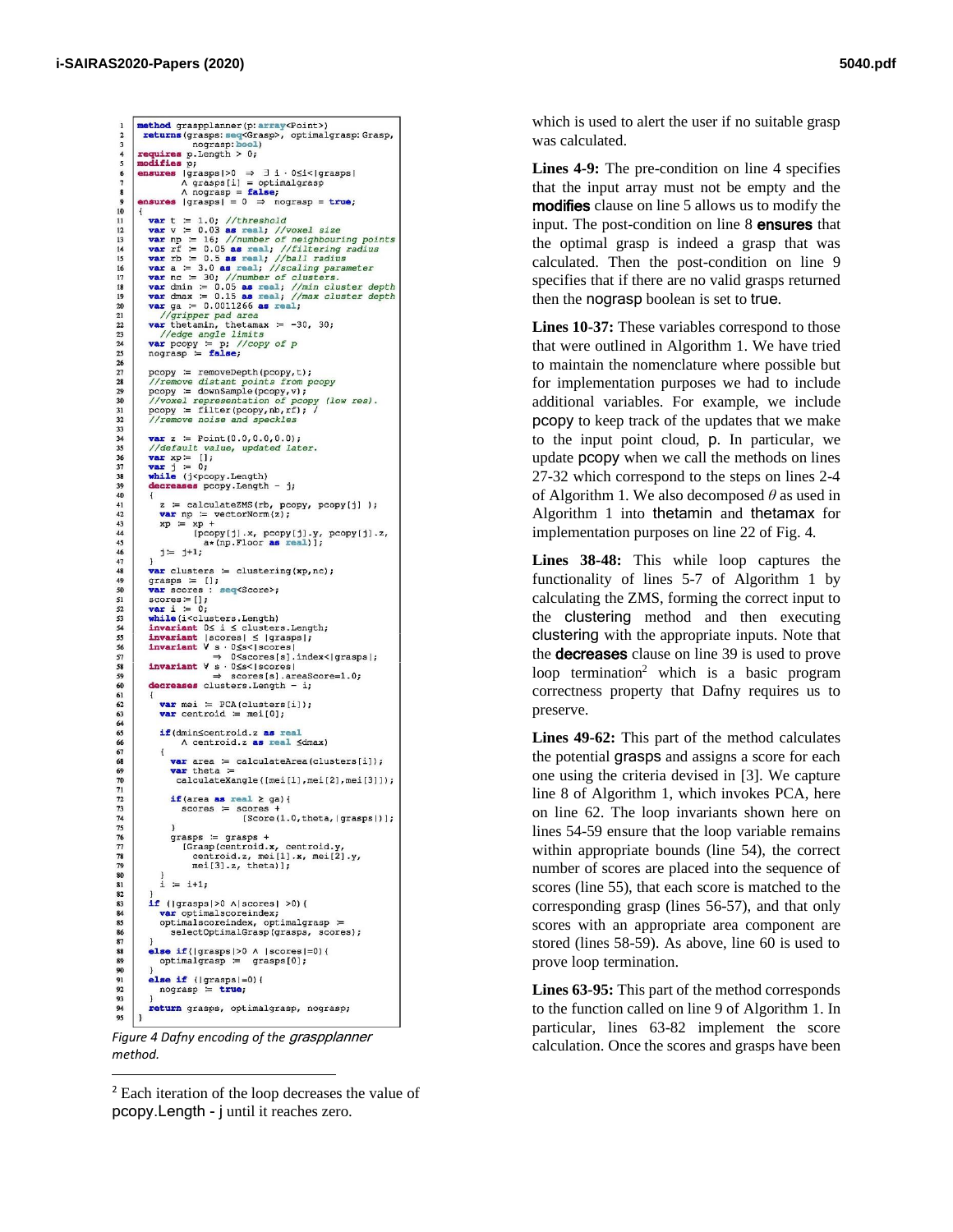calculated, we then call the selectOptimalGrasp method which chooses the optimal grasp based on the criteria in [3] (lines 83-87). In case no grasp meets the ideal score, we simply return the first one in the sequence (lines 88-90) and if no grasps could be calculated then we toggle the nograsp boolean flag (lines 91-93).

# **3.3 Selecting the Optimal Grasp**

Fig. 5 contains the Dafny model of the method for selecting the optimal grasp based on the calculated scores. We describe its functionality as follows:

**Lines 1-4:** Since it is important to ensure that the chosen grasp is optimal, this method takes the sequence of computed grasps and the associated scores as input and outputs the index of the optimal score (optimalscoreindex) along with the corresponding optimalgrasp.

Lines 5-8: These are the pre-conditions for this method. The first pre-condition (lines 5-6) states that every index in the sequence of scores must be a valid index in the sequence of grasps. This is necessary so that we do not allow for the scores sequence to refer to a grasp that is not present in the sequence of grasps. The pre-conditions on lines 7 and 8 require that neither of the inputs are empty sequences and that there are at least as many scores as there are grasps in the input. Since this method is called by the graspplanner method (Fig. 4), we must verify that these preconditions are met. This is achieved via the loop invariants on lines 55-57 of Fig. 4.

**Lines 9-14:** These post-conditions ensure that the selected optimal grasp is indeed present in the input sequence of grasps (lines 9-10) and that the optimalgrasp is indeed optimal because it is the one with the smallest angle score (lines 12-14). We also ensure that the corresponding index is a valid index in the scores sequence (line 11).

**Lines 15-18:** Declare and initialise the necessary variables. We use minscore to keep track of the best score found so far.

**Lines 19-40:** The while loop on lines 19-38 is used to step through the scores sequence and keep track of the best score so far. Then we return the optimalgraspas the one in the sequence of grasps at the identified index (line 39). The invariants on lines 20-29 ensure that the loop behaves correctly and are used by the prover to verify the earlier post-conditions (on lines 9-14). The loop variant on line 30 is used to prove loop termination.

```
method selectOptimalGrasp(grasps: seq<Grasp>,
\mathbf{1}\overline{2}scores: seg<Score>)
\overline{\mathbf{3}}returns (optimalscoreindex: int,
\overline{4}optimalgrasp: Grasp)
     requires V s · 0≤s<|scores|
5
\begin{array}{c} 6 \\ 7 \end{array}\Rightarrow 0\lescores[s].index<|qrasps|;
                  |scores| > 0 \land | grass| > 0;requires
\bf{8}requires
                  |{\rm drasps}|\geq|{\rm scores}|ensures \overline{1} \overline{1} \cdot 0 \leq 1 < 1 grasps | \overline{1} = optimal grasp;
\circ1011ensures 0soptimalscoreindex<|scores|;
12ensures V s \cdot 0 \leq s < |scores|13\Rightarrow scores [optimalscoreindex].angleScore
\overline{14}\le scores[s].angleScore;
15
        var minscore \coloneqq scores[0];
16
17var i = 0:
18
        optimal scoreindex := 0;19
        while (i < |{}scores|)invariant 0 \leq i \leq |\text{scores}|;
20
21invariant 0 <minscore.index</a>|grasps
22 \,invariant V s 0Ss<1
\overline{23}\Rightarrowminscore.angleScore
24\le scores[s].angleScore;
25invariant 0<optimalscoreindex</scores();
\frac{1}{26}invariant scores [optimalscoreindex]=minscore;
\overline{27}invariant V s \cdot 0 \leq s < i \Rightarrow28scores[optimalscoreindex].angleScore
\frac{10}{29}\le scores[s].angleScore;
30
        decreases | scores | - i;
\frac{31}{32}if (scores[i].angleScore<minscore.angleScore)
33
34minscore = scores[i];\overline{35}optimalscoreindex = i;36
37i = i+1:
38
39
        optimal grasp = grass[minscore.index];40
```
*Figure 5 Dafny encoding of the* selectOptimalGrasp *method.*

# **3.4 Helper/Library Functions**

In order to adequately model the algorithm, we also constructed simplified Dafny models for most of the helper/library functions that are used in the Python implementation of the algorithm. These include removeDepth, downSample, filter, calculateZMS, vectorNorm, clustering, PCA, calculateArea and calculateXangle.

As an example, we provide the corresponding Dafny method for removeDepth in Fig. 6. This method takes a point cloud, p, and a real number threshold, t, as input. It then outputs a point cloud, pr, which is the filtered version of the input point cloud with all points whose z-value is above the threshold removed. We verified the correctness of this method and specified that it behaves correctly using the pre-/post-conditions on lines 3-6 and via the associated loop invariants (lines 12-17 and lines 30-33).

# **3.5 Verifying the Requirements**

We listed three requirements that we wished to show in Tab. 1. We ensure that these are preserved as follows:

**R1:** *The chosen grasp shall be optimal based on predefined criteria.*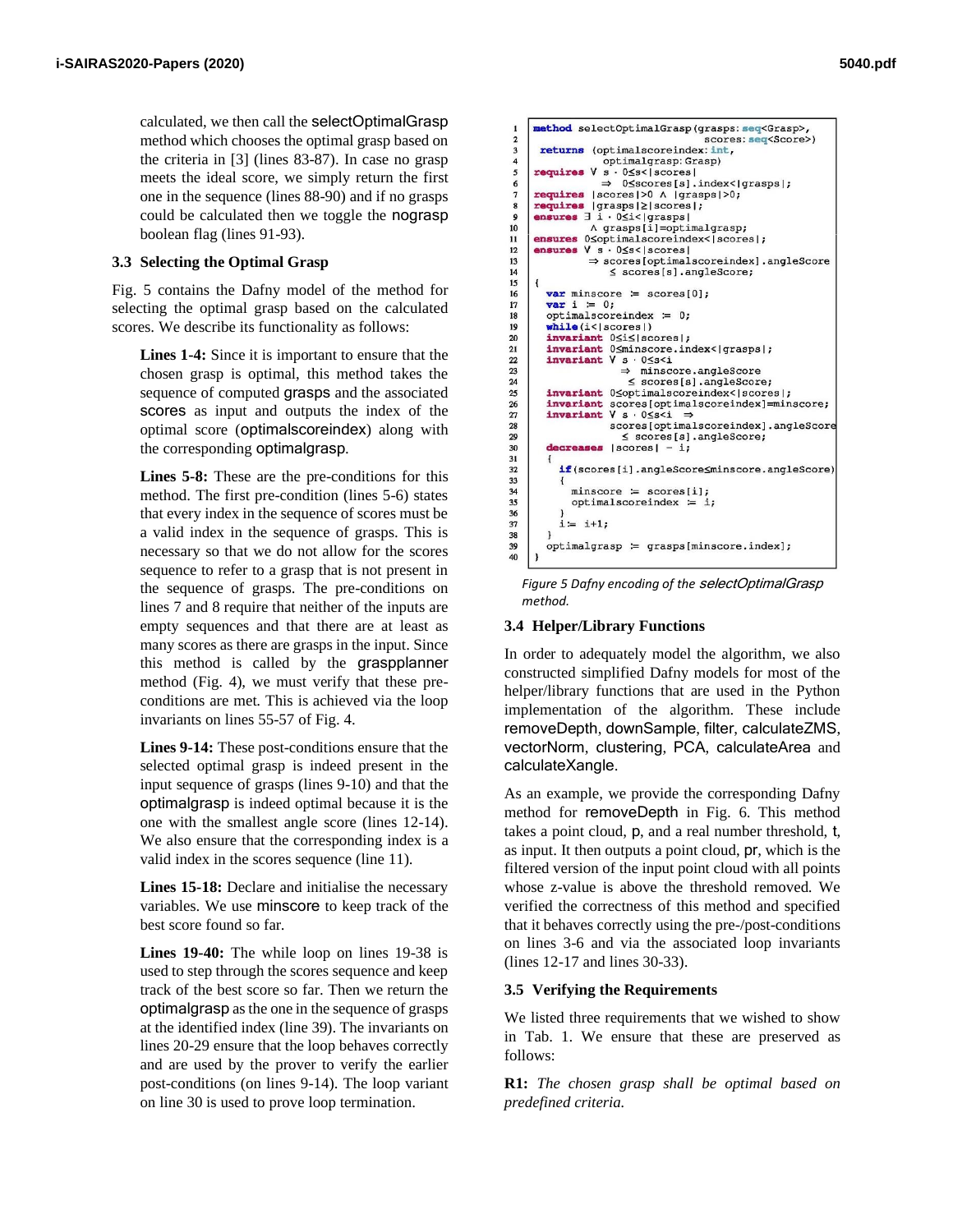```
method removeDepth(p:array<Point>, t:real)
        returns (pr: array<Point>)<br>requires 0 < p. Length;
 \overline{\mathbf{c}}3
         ensures pr.Length=0<br>
\Rightarrow V m · 0≤m<p.Length \Rightarrow p[m].z>t;
         ensures pr.Length < p.Length;
            var k = 0;<br>var prsize = 0;
 \frac{8}{9}\begin{array}{c} 10 \\ 11 \end{array}while (k < p.length)12invariant 0SkSp. Length;
            invariant USKSp.Length;<br>
i \rightarrow V \mod N<br>
i \rightarrow V \mod N<br>
i \rightarrow V \mod N<br>
i \rightarrow 0<br>
i \rightarrow 013<br>14<br>15<br>16<br>17
            invariant prsize > 0
                                       \Rightarrow \exists m \cdot 0 sm < k \land p[m] . z st;
            invariant preize \leq k \leq p. Length;
\begin{array}{c} 18 \\ 19 \end{array}decreases p. Length -
\frac{20}{21}if(p[k], z \le t)prsize = prsize + 1;
22 23 24 25 26 27 28 29 30 31
                 k = k + 1;
            pr := new Point[prsize];<br>k := 0;var c = 0;
            while (k<br/>sp.Length A c<br/>spr.Length) invariant Osc<br/>Spr.Length; invariant Osk<br/>Sp.Length; invariant V i Osisco \Rightarrow pr[i].z invariant V m · Os<br/>msc \Rightarrow pr[i].z
32
                                                                 pr[i].z \leq t;33<br>34<br>35<br>36<br>37<br>38
                                                                 pr[m].z \leq t;decreases p. Length -k;
                 if(p[k], z \le t)\Pr[c] = p[k];<br>c = c + 1;
39<br>40
                 k = k+1;41return pr;
43
```
*Figure 6 Dafny encoding of the* removeDepth *method.*

The predefined criteria instruct us that the optimal grasp is one with an area score greater than a particular threshold and that it is the grasp with the smallest angle score. We verified the area part of this requirement using the loop invariant on lines 58-59 of Fig. 4. This loop invariant specifies that only grasps whose area score is equal to *1.0*, meaning that it is above the predefined threshold (if-statement on lines 72-75 of Fig. 4), have their corresponding score considered. We ensure that the angle part of the criteria is met by verifying the post-condition on lines 12-14 of Fig. 5 which is supported by the invariants on lines 20-29 of Fig. 5.

# **R2:** *The optimal grasp shall be chosen from the list of computed grasps.*

This requirement is specified as a post-condition on lines 6-8 of Fig. 4 and lines 9-10 of Fig. 5. In fact, once the latter was verified it would have been used by the underlying theorem prover to verify that the former was preserved.

# **R3:** *If there are no valid grasps computed then none shall be chosen.*

This requirement was specified as a post-condition on line 9 of Fig.4.

We also verified a number of properties that were not explicitly listed as requirements in Tab. 1. These include properties about how the scores were calculated which are expressed on lines 56-59 of Fig. 4 and, on lines 12-14 and 22-29 of Fig. 5. We also verified basic requirements about the library/helper functions, an example of these can be seen on lines 4- 5, 13-16 and 32-33 of Fig. 6.

Overall we were able to discharge all proof obligations automatically using version 2.3 of Dafny in version 1.48 of Visual Studio Code on Ubuntu 18.04.

# **4 DISCUSSION**

A large variety of methods are typically used for verification in robotics [4]. In our case, we selected the use of the Dafny language, as its similarity to general coding paradigms and its syntax enable easier translation of the actual code used in the grasping algorithm to a Dafny program [12].

Ideally a formal model would be developed alongside the implemented algorithm. However, in this case the algorithm was devised beforehand which usually complicates the verification task [4]. Fortunately, the original grasping algorithm was created with a high degree of modularity, and this enabled us to easily translate each module to Dafny, and to specify and verify the properties for each module individually, as well as for the entire algorithm.

Crucially, Dafny's specification constructs and executable code are both written using the same syntax making it easy to communicate to non-expert users. This was useful since the requirements, as described in Tab. 1, were english-language descriptions which can often be difficult to formalise in a way that is amenable to formal verification. However, we were able to construct Dafny-friendly specifications for these requirements alongside the developers of the original algorithm since the syntax was easy to understand.

From the perspective of the developers, the process of verification with Dafny is beneficial because it uses pre-conditions for the final source code variables (i.e. assumptions on the variables that need to hold for the post-conditions to hold). Those pre-conditions, specified in Dafny, can be directly implemented in the source code to make sure that it operates in accordance with the Dafny model. This speeds up the development progress and integrates the verification process in the source code, making the final program more trustworthy.

Other desirable requirements to verify were related to temporal aspects. For example: *The optimal grasp*